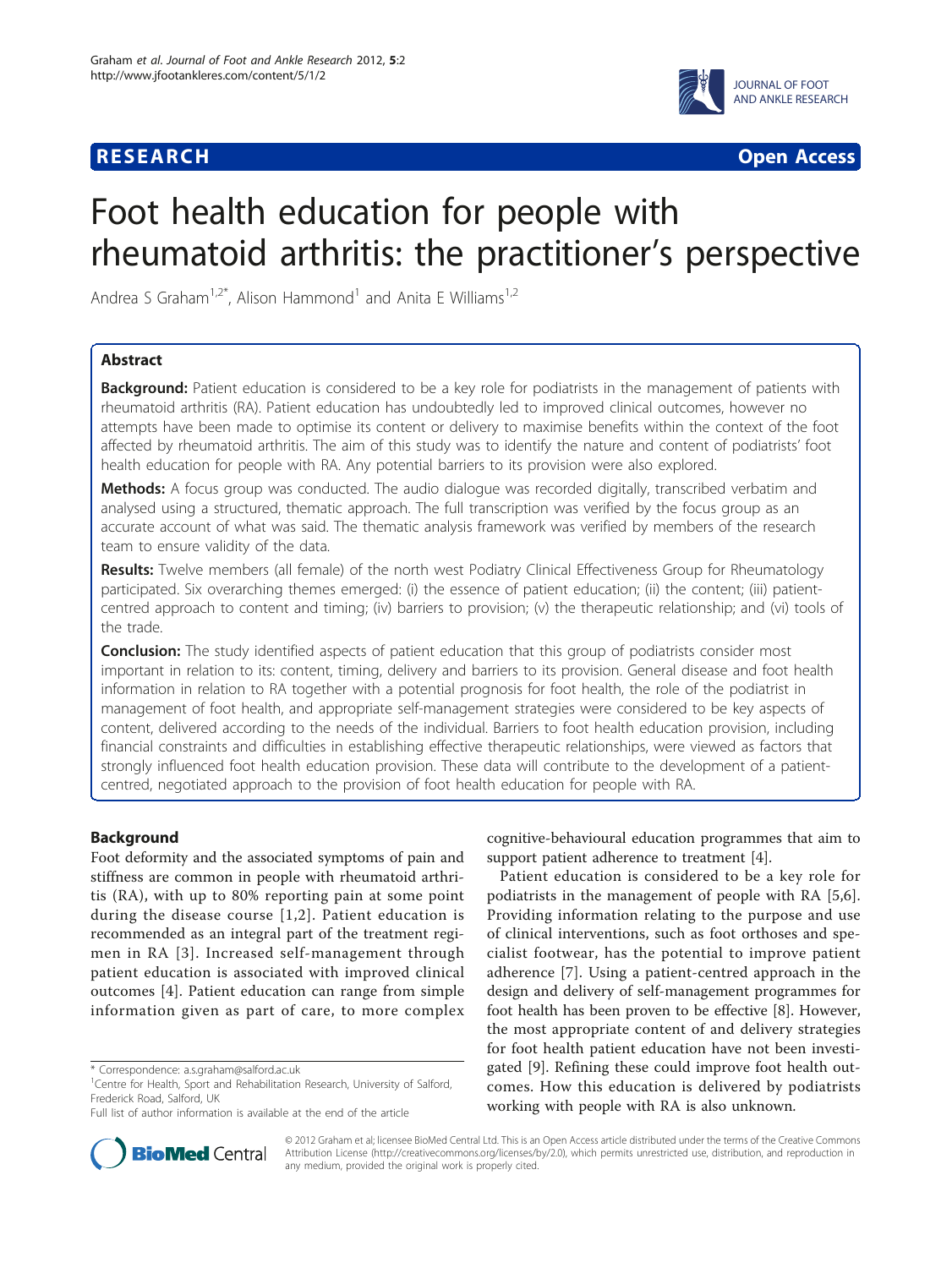Therefore, the aim of this study was to identify the nature and content of podiatrists' foot health education for people with RA. Any potential barriers to its provision were also explored.

# Methods

## Design

A focus group was conducted, as this is the most pragmatic approach for exploring attitudes, perceptions and ideas in this new area of research [[10\]](#page-7-0). Individual interviews, whilst equally appropriate for ideas generation, do not have interaction between focus group participants, which promotes both consensus and clarifying diverse views between individuals [[11\]](#page-7-0). The audio dialogue was digitally recorded and transcribed verbatim. A thematic framework was used to analyse the data, allowing the researcher to illustrate the main themes within a piece of text and enabling the transparent, methodical systematisation of textual data. To achieve this, a six stage process was used involving: coding the text; theme identification; thematic network construction; description and exploration of networks; summarisation of networks; and pattern interpretation [\[12](#page-7-0)].

# **Participants**

Participants were purposively recruited from Rheumatology Podiatry Clinical Effectiveness Group members working in National Health Service (NHS) Trusts across the north west region of England. The participants had to be qualified podiatrists, experienced in managing patients with RA, able to speak and read English and provide written consent. The proposed sample size was 7 to 12 participants, which is considered the optimum size for focus group interviews [[10,13\]](#page-7-0)

## Procedures

Ethical approval for the study was obtained by the University of Salford Research Ethics Committee and written informed consent was obtained from all participants prior to recruitment. The focus group questions were devised by the first author (AG), based on a review of the literature and contributions from the other two authors, one with patient education expertise (AH) and one with qualitative research expertise (AW). The questions were open-ended and designed to instigate indepth discussion between the group participants across five sub-topics relating to the provision of foot-health education [Figure [1\]](#page-2-0).

The focus group took place at the University of Salford as part of a regular scheduled meeting of the Rheumatology Podiatry Clinical Effectiveness Group. It was facilitated by the first author (AG) and field-notes taken by one of the other authors (AW). Any unanticipated topic areas were followed up with more questions by

the first author. The dialogue was recorded digitally, transcribed verbatim by the first author and returned to the participants for verification and to support the trustworthiness of the data [[14,15](#page-7-0)].

# Data analysis

The verified transcription of the dialogue was subject to thematic analysis [[13](#page-7-0)] and categorised into 'Basic' and 'Organising' themes [Table [1](#page-3-0)]. Agreement for this categorisation was achieved between the first author (AG) and one of the other authors (AW) for both the thematic analysis and the data extracted [\[14,15](#page-7-0)]. Exemplars from the dialogue were extracted to demonstrate truthfulness of the data within each theme.

# Results

Twelve participants consented to participate. All had experience in managing people with RA and ranged from newly qualified podiatrists with an interest in working with patients with RA to those with experience within a Rheumatology multidisciplinary team. The average number of years since qualification within the group was 17.8  $(SD = 9.8)$ . Newly qualified podiatrists would have experience of working with people with RA across all undergraduate levels of clinical study and to a lesser extent, after qualification as an autonomous practitioner. Those working within the multidisciplinary team  $(n = 5)$ in acute services were more likely to work with consultant rheumatologists and specialist nurses. Those working in Primary Care Trust services  $(n = 7)$  had limited contact with a rheumatology multidisciplinary team.

Six organising themes emerged from the data analysis. Participants' names have been replaced with a pseudonym to ensure anonymity and confidentiality.

## Theme 1: The essence of patient education

This theme describes the participants' perception of patient education as a mechanism for patient empowerment. They considered that the process of information giving can impart the 'power' to patients to make appropriate decisions about consent and self-management. When asked what patient education is, the responses were short and to the point such as:

(Patient education allows) "...Informed consent so that they can participate in the management regime" [Maria].

Patient education was considered useful for guiding patients according to their individual needs, and as Lisa stated, some of the content may not even be related to their feet:

"... if they've got a question, you can say "well here's where you need to go and find out," you can put them in the right direction with the right agency. It's not even necessarily all about podiatry. Sometimes it's just helping them to find a way."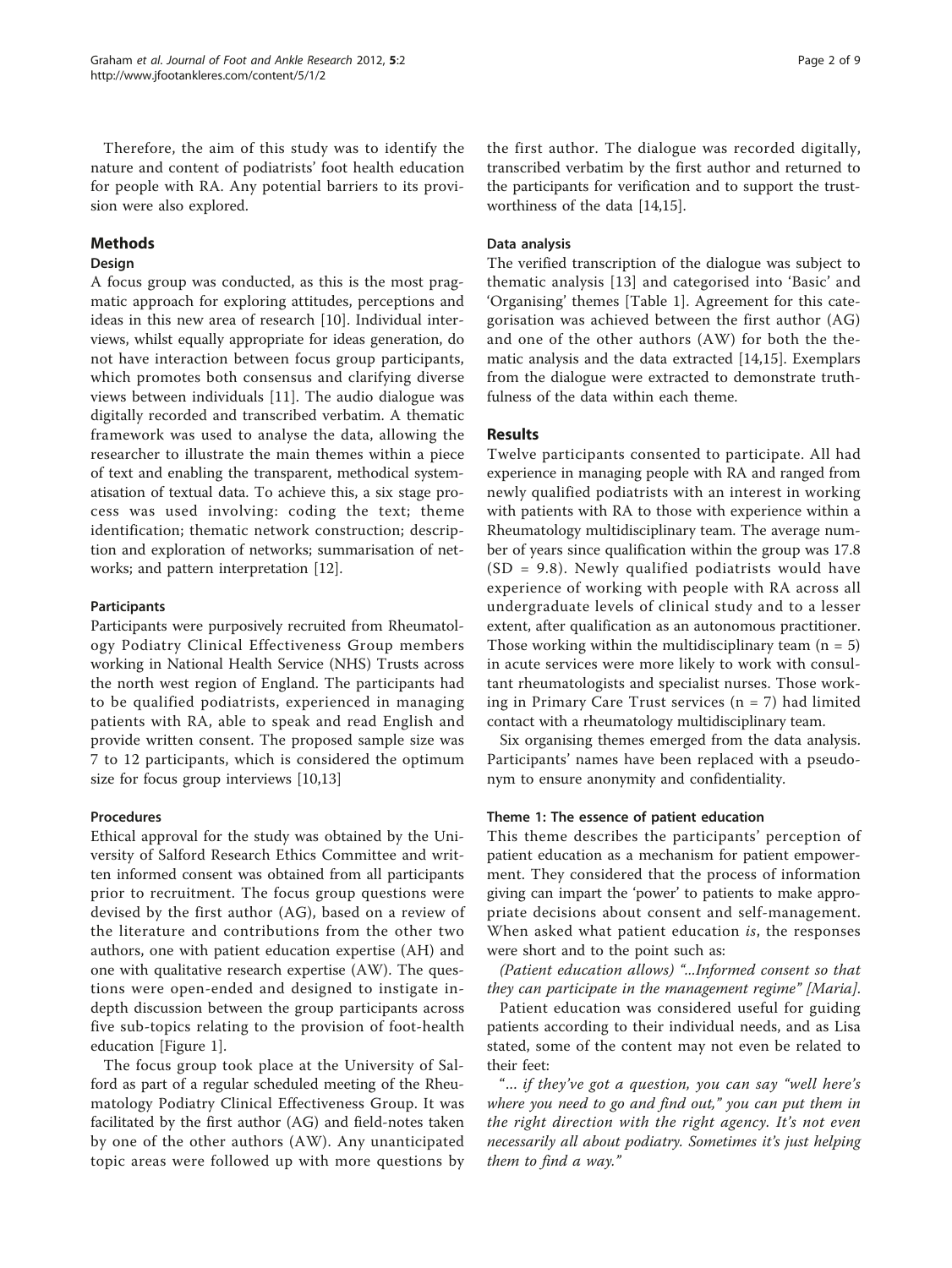<span id="page-2-0"></span>

|                 | In your opinion, what is Patient Education?                                                             |
|-----------------|---------------------------------------------------------------------------------------------------------|
| Prompts         | What type of education/information do you give?                                                         |
|                 | with regards content<br>$\overline{\phantom{a}}$                                                        |
|                 | with regards topics                                                                                     |
|                 | general 'vs' foot specific                                                                              |
| Prompts         | When would you typically provide this education/information?                                            |
|                 | Timing: at diagnosis? Every consultation? Established disease?<br>Appropriate timing of delivery?       |
| Prompts         | How is patient education/information provided? (mode of delivery)                                       |
|                 | Verbal 'vs' written                                                                                     |
|                 | Patient support groups and the use of websites<br>Group 'vs' individual<br>Visual aids                  |
| What<br>Prompts | perceived<br>barriers to the<br>provision of<br>patient<br><b>vour</b><br>are<br>education/information? |
|                 | Patients' health behaviours and concordance                                                             |
|                 | Practitioner roles and education                                                                        |
|                 | <b>Finances</b>                                                                                         |

The podiatrist's role as a point of access to other services that patients may not know about in relation to their specific health care needs was clearly thought of as a component of patient education.

## Theme 2: Content - what and why?

The participants considered that patients wanted general information. This included: how the disease and the drugs used to manage it, would impact upon their foot health; signs and symptoms relating to foot health that should prompt them to seek immediate advice from a healthcare professional; and the potential changes to their foot health as the disease progresses. Jane articulated that patients need:

"...general information if they haven't got a specific problem, about foot health, about the impact of the drugs on their foot health and what sort of things (stops and thinks)... preventative advice..." [Jane].

There was a strong view that patients needed an explanation about foot health interventions and how they can help foot symptoms. As 'Ann' highlighted:

"If they need orthotics then you've gotta do all kinds of explanations as to why they need them and how it's gonna help them, and then of course it's gonna be footwear to accommodate the orthotics. So I may have to explain y'know why you're doing... and find out y'know what they're willing to go along with..."

The participants were often asked to provide information and advice that did not directly relate to foot health. This included the need for support for intimate personal issues, how to access welfare and support services and health promotion, such as smoking and alcohol consumption. The participants viewed this as a holistic approach to patient education:

"I asked a patient about alcohol consumption... and was told like, seven pints, but he said it was every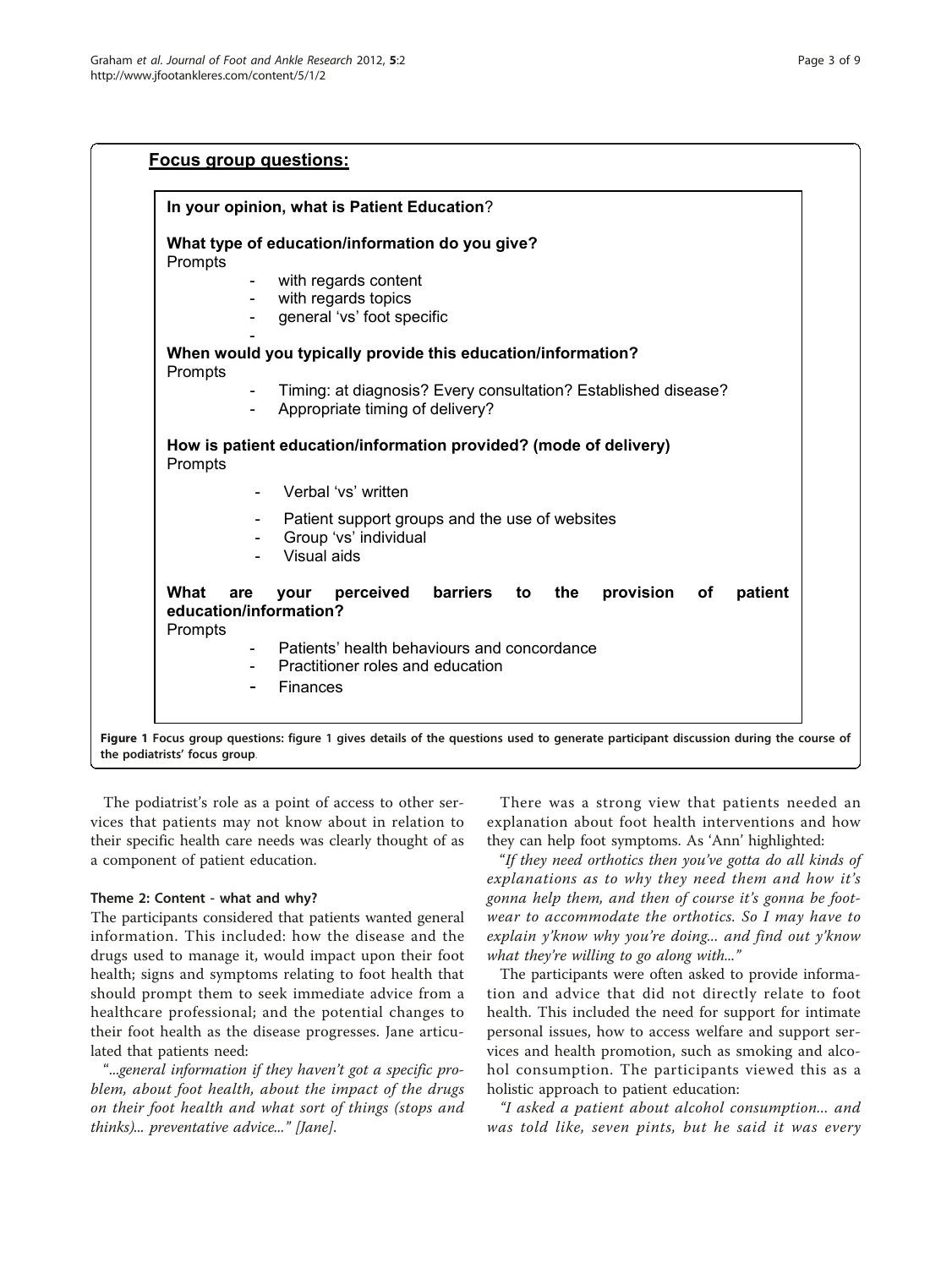| <b>Basic Themes</b>                               | <b>Organising Themes</b>                         |
|---------------------------------------------------|--------------------------------------------------|
| • Information Provision                           |                                                  |
| • Empowerment                                     | The Essence of Patient Education                 |
| • Disease Diagnosis, Process & Prognosis          |                                                  |
| • Interventions                                   |                                                  |
| • Role of the Podiatrist                          | Content - the what and why                       |
| • Assessments                                     |                                                  |
| • Non-podiatry related topic                      |                                                  |
| · General 'vs' specific education                 |                                                  |
| • Timing                                          | A patient centred approach to content and timing |
| · External barriers to provision - organisational |                                                  |
| · Psychosocial barriers                           | Barriers to provision of Patient education       |
| · Education with regards professional roles       |                                                  |
| · Professional experience                         |                                                  |
| · Impact of patient concordance                   |                                                  |
| • The impact of patient knowledge                 |                                                  |
| • The impact of patient attitudes                 |                                                  |
| • The impact of practitioner attitudes            | The Therapeutic Relationship                     |
| • The influence of age & gender                   |                                                  |
| • Role/title confusion                            |                                                  |
| · Taboo' subject areas                            |                                                  |
| • Group 'vs' individual provision                 |                                                  |
| • Verbal & written material                       | Tools of the Trade'                              |
| • Audio-visual material                           |                                                  |
| • Web-based resources                             |                                                  |

<span id="page-3-0"></span>Table 1 Outline of the basic and organising themes developed from the thematic analysis

night... all sort of things came out of that. It was just a question I was asking, he was talking about methotrexate, medication ..." [Sara].

Informing patients about the role of the podiatrist was viewed with equal importance as providing foot health advice, in order to support patients in foot health selfmanagement and in some cases, to ensure patient attendance at appointments with a podiatrist:

"Patients turned up and they didn't know what they had been referred for. Or they weren't turning up and it was because they didn't know what they'd been referred for" [Ann].

The content of patient education was primarily not only to ensure that patients are aware of the disease, it's impact on lower limb health and the podiatrists' role, but also the medical management of RA, and the physical, social and personal issues associated with it.

## Theme 3: Patient-centred approach to content and timing of patient education

The content of patient education was influenced by: the patients' individual needs; disease status; age; and expectations of what podiatry can offer. The information provided was either general, such as basic foot health advice, or more specific, as identified by Jane:

"I suspect at new diagnosis you're talking about the basics, how to manage general foot care (pauses).... general information if they haven't got specific foot problems... (pauses) I think early and late disease does have a slightly different slant on what you pick out as possibly more relevant at that point in time" [Jane].

The need for a patient-centred approach to foothealth education, that identifies the expectations of the patient, was articulated by Louise:

"I think part of it [patient education] as well is patient expectations of what they're going to end up like..." [Louise].

This theme strongly illustrates the participants' view that foot health education cannot be overly prescriptive in its content and that timing needs to take into account the patient's defined needs.

#### Theme 4: Barriers to provision of education

Other health practitioners' knowledge about the role of the podiatrist was thought to impact on the timely referral for foot care. As Jane highlighted:

"Even if patients complain, the likelihood of actually getting looked at, y'know at new diagnosis... People just don't understand what it is we can do." [Jane].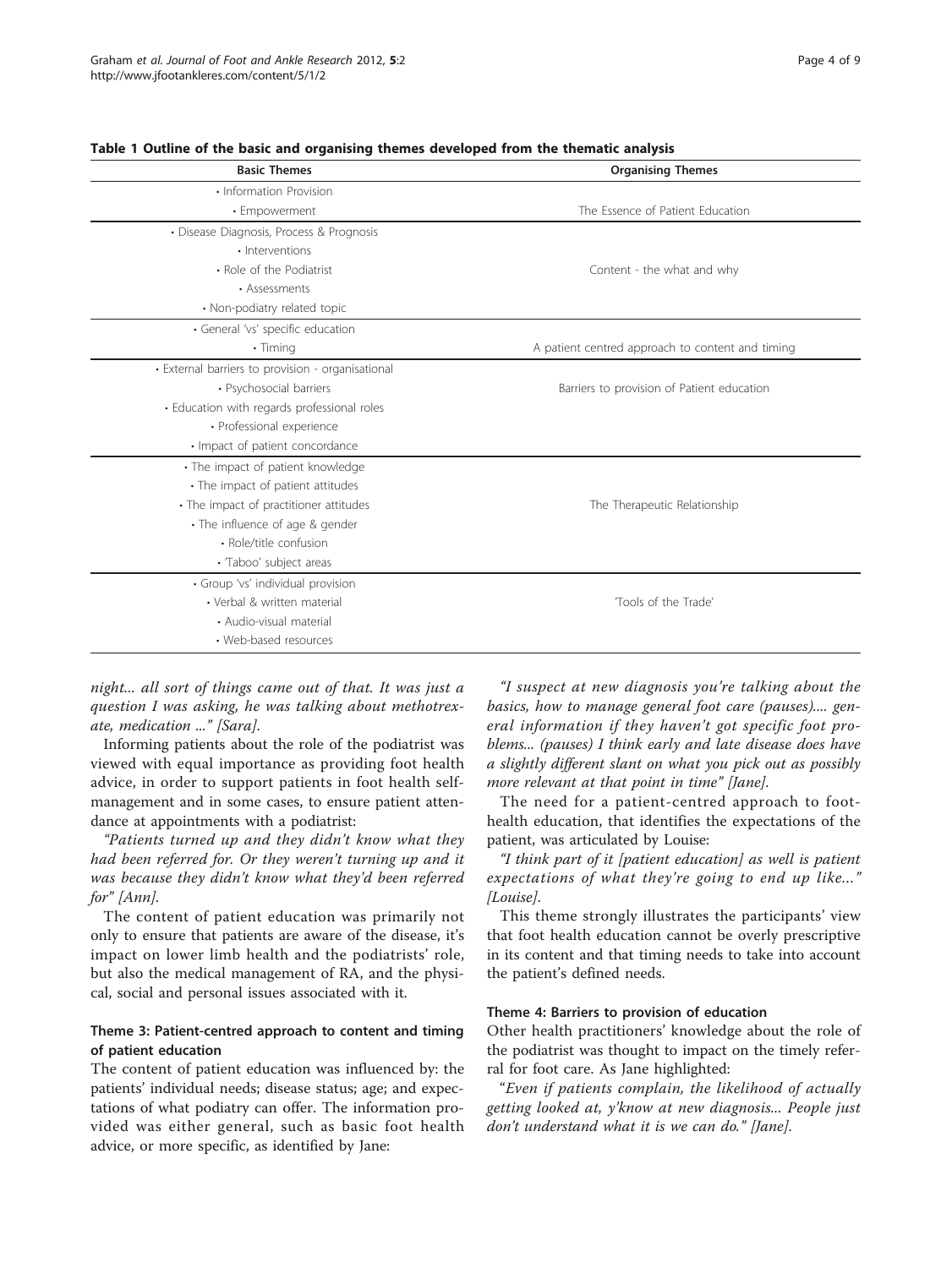The group thought that there should be a team approach to the provision of foot health education when patients are being managed within a multidisciplinary team, with a consensus as to what basic information all team members should be providing to avoid provision of detrimental and conflicting advice. However, foot health education provided by health practitioners, other than podiatrists, was viewed with scepticism by one participant:

"That's a bit dodgy 'cos it's not always good." [Lisa].

Lack of time, due to overbooked clinics and a lack of finances with which to develop educational resources, were identified as further barriers to foot health education:

".. and the numbers, the numbers of patients. It's very numbers-orientated in the acute [trust] (pauses)..... there's no money for leaflets [development]!' [Louise].

Patients' lack of understanding or acknowledgement that they need to change health behaviour was seen as an essential barrier to overcome in order to improve foot health. The 'domestic burden' of the patients' home circumstances, with other family members' needs being prioritised, or a poor financial status, were also viewed as barriers to patients following foot health advice:

"You're giving them good shoe advice but they can't follow through 'cos they can't afford it." [Ann].

The ability of the podiatrist to empathise with the patients' experiences and employ appropriate consultation skills was seen as another barrier, notably amongst new graduates:

"When I was newly qualified I couldn't understand why they didn't want to help themselves to get the best outcome" [Julie].

The challenges encountered when patients 'play off' one professional against another led to the labelling of such patients as 'non-compliant', resulting in patient education that was ineffectual, with reduced motivation for its provision. Participants described the refinement of consultation skills as a process requiring practice in negotiating with patients considered ambivalent:

"When you've got patients in that are just like "oh yeah, yeah..." like that when you are talking to them, I think that you've got to keep practising it, to be encouraged, otherwise you do get a little bit demoralised." [Gill].

This theme clearly highlighted barriers to foot health education provision as: poor timing of referral by other members of the multidisciplinary team, lack of resources, such as time and money; perceived low patient compliance; and inexperience of novice podiatrists.

#### Theme 5: The therapeutic relationship

The development of the therapeutic relationship describes the dynamic that exists between patient and practitioner and, in this context, focuses on how it influences patient education. The participants considered that the 'educational' role of the podiatrist was subtly altered when they are no longer the primary resource for information but act as a filter for what is 'good' and 'bad' information gained from elsewhere:

"It is hard, you do have to sometimes say to them that... anybody can put anything they like on the internet... they seem to believe that if it's there in print it's go to be right" [Gill].

The patients' attitudes to their disease, was an influential factor in the development of the therapeutic relationship. Participants felt that patients who were in 'denial' about their diagnosis, or did not have foot health issues on their 'agenda', should not have foot health education "thrust upon them". The participants thought that, for some patients, engaging in foot health related 'activity', such as attending group educational sessions, would reinforce the perception that they were 'sick'. This may negatively influence the relationship with the practitioner and the potential to change their health behaviour:

"They don't want to become part of the 'rheumatology world' because 'I'm not one of the sick people' y'know? Which you can understand." [Lisa].

Practitioner attitudes appeared to impact on the provision of education during the consultation. The need to be 'firm' or 'compromising' with patients was described:

"I try to make everything sound like a compromise now. Especially for women it has to be a compromise" [Julie].

Empathy between these female practitioners and their female patients appeared to influence the patient - practitioner relationship and thus the effectiveness of foot health education. It was considered that those of the same gender would be able to relate to each other more effectively. Discussion of 'difficult' subject areas (such as footwear style with female patients) influenced the participants' ability to relate to their patients:

"We all like to wear high heels and nice shoes when we go out.... you have that empathy with them" [Nancy].

The public's perception of the podiatrist was viewed by the participants as an influencing factor on the patient - practitioner relationship. It was thought by the group that 'podiatrists' are typically viewed by patients as having a more specialised role, with 'chiropodists' having more basic expertise. This confusion over professional title, and hence expertise, can influence patients' expectations about the information they expect.

"They [patients] have some concept that there is some difference between a podiatrist and a chiropodist, they say "you're not quite the same as that, what is it that you do?"' [Lisa].

A number of factors influence the therapeutic relationship including: the patients' level of foot health and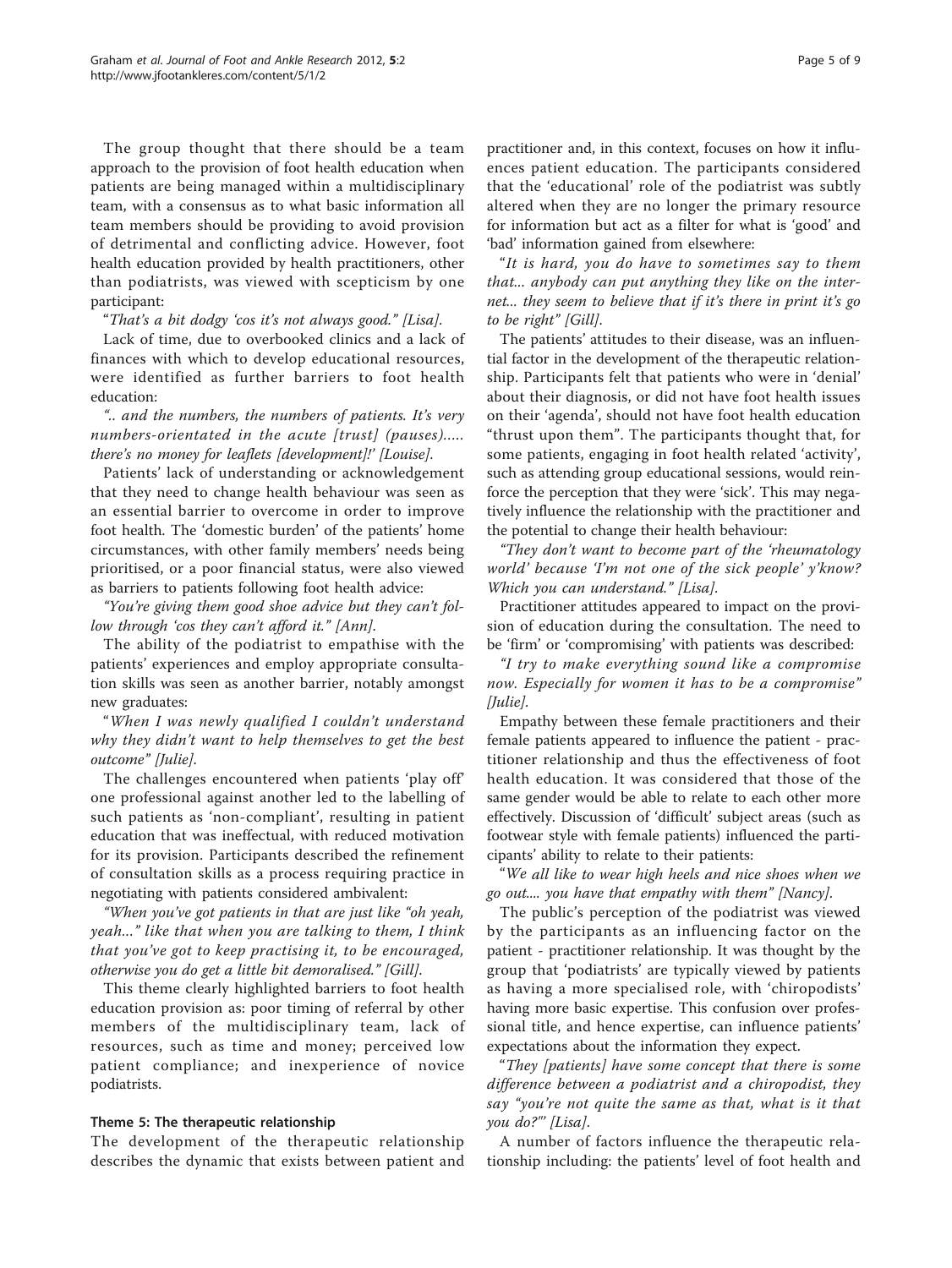disease knowledge prior to the initial consultation; the subtle change in the subsequent role of the podiatrist as an educator to re-educator; the patients' attitude to the disease; the age and gender of both the patient and the podiatrist; and the patients' confusion over the professional title.

#### Theme 6: 'Tools of the trade'

This theme describes the methods most commonly used and the issues most relevant to the participants in the delivery of foot health education. Information provided in a one-to-one context, using written advice and visual aids (such as examples of moisturising products) to reinforce verbal advice, was most commonly used. Some used locally produced leaflets and some used other sources, such as footwear company catalogues and literature from charities (for example Arthritis Research UK). It was considered that care was needed when providing such written information, as the language used might be difficult for some patients to understand and could become a barrier to effective patient education. Directing patients in using the Internet appropriately was seen as additional supportive information, although this method was not used by all participants.

The combination of verbal and written information was viewed as important to enable the patient to reflect upon what had been said during the consultation and to act as a 'aide memoire':

"You could provide verbal education on top of having a minimum to hand out and then they've had something to reflect on after their consultation. [Patients] tend to forget half of what you tell them anyway' [Meg].

Group education was considered useful in providing peer support for patients, reducing the feeling of isolation and as a conduit for the provision of general information. However, it was not widely used, due to a lack of: evidence for its' effectiveness; feasibility; patient motivation; and finance. One-to-one patient education was considered more useful as it provided more tailored, individualised information in an environment that might be more comfortable for patients to discuss personal issues:

"'I think some people are just more comfortable on a one to one basis... it's quite a personal thing isn't it?" [Maria].

This theme illustrates the most widely used format for patient education is one-to-one verbal delivery, supported with written material.

## **Discussion**

The participants' views on patient education for people with RA are that it is a mechanism for facilitating foot health self-management and enabling informed consent for foot health interventions. The literature relating to Page 6 of 9

foot health education in patients with diabetic foot problems [[16\]](#page-7-0) supports structured education and information giving to enhance self-efficacy and improve health behaviour.

The participants perceived that patients needed to know about RA, its cause and its impact on future foot health. Patients also want to know about symptoms requiring urgent attention and good self-care to prevent deterioration. These are the key topics any podiatrist should address, together with modifying lifestyle factors such as smoking and excessive alcohol consumption. These topics are recommended in the Podiatric Rheumatic Care Association Musculoskeletal Foot Health Standards [\[5](#page-7-0)]. Educating patients about such risk factors for cardiovascular disease is vital, given the association between RA and cardiovascular disease [[17\]](#page-7-0). Podiatrists have the skills and knowledge to assess and monitor patients' lower limb vascular status and are well placed to discuss the effect of smoking on lower limb health, such as the development of peripheral arterial disease, which is accelerated in people with RA [[18,19](#page-8-0)]. Patient education for people with RA about cardiovascular disease has been recognised as being poorly promoted by health care professionals [[20\]](#page-8-0).

It was strongly considered that the scope of practice of podiatrists in relation to managing people with RA is not widely recognised within the medical community or by patients. If patients and other members of the multidisciplinary team are unaware of what can be provided about foot health management, then timely and appropriate referral cannot be achieved. Members of the rheumatology multidisciplinary team need to be agreed as to the foot health education provided to patients in their service [[5\]](#page-7-0) to avoid conflicting information being given to patients. This issue reflects the need for podiatrists to educate other members of the multidisciplinary team about foot health. Ensuring that team members are fully conversant with each others' role within the wider management of people with RA may help to resolve this. Care pathways which detail traditional foot health interventions and educational needs of people with RA [[6](#page-7-0)] can provide evidence-based guidance that supports all multidisciplinary team members in foot health management.

A perceived lack of awareness of the podiatrist's role by the members of the multidisciplinary team creates confusion. This was thought to be due to 'dual professional identity' resulting from the continued use of 'podiatrist' and 'chiropodist' as professional titles. The retention of the title 'chiropodist' reflects the original role of social foot-care [[21\]](#page-8-0) compared with the current role including lower limb assessment, independent diagnosis and extended skills such as steroid injection therapy and non-medical prescribing.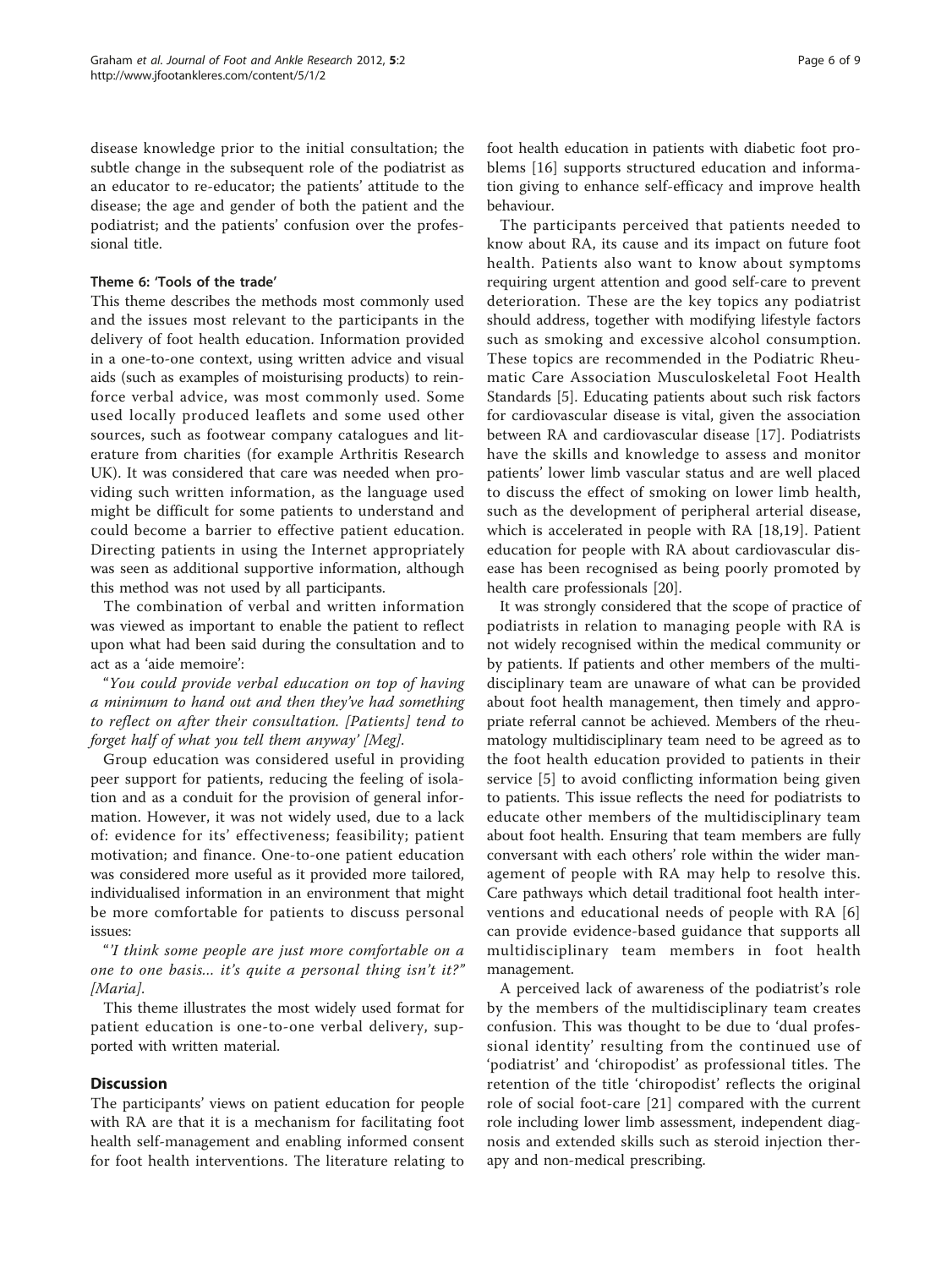Health education provision for people with RA should be flexible, timely and patient-centred [[22](#page-8-0),[23](#page-8-0)]. The participants expressed that foot health education content should be tailored according to individual need, disease stage, age, gender and recognition of ability to engage in positive health behaviour. The trans-theoretical model of behavioural change [[24\]](#page-8-0) is acknowledged as being a useful tool for identifying a persons' readiness to make changes in health behaviour [[25](#page-8-0)]. The participants identified the need to '... move patients from the stage of pre-contemplation to contemplation' in order to effect positive behaviour change.

Motivational interviewing techniques [[26](#page-8-0)] can be highly effective in engaging patients in change talk, though the use of these techniques is a skill in itself. The lack of such skills was identified as a potential barrier to the provision of foot health education, particularly in those who were more recently qualified and who had less clinical experience. Participants felt well prepared by their undergraduate training in terms of understanding the underlying theory of motivational interviewing techniques, but in the 'real world' their expectations had been lowered through experience of patients who 'did not want to help themselves by complying with foot health advice'. Perhaps the challenge here lies in equipping podiatrists with strategies to cope with patient resistance to changing health behaviour, alongside skills in effective patient-centred consultation. This should be provided within the undergraduate curriculum and as part of continuous professional development.

There is no consensus as to the most appropriate time to provide foot health education. Patients should have timely access to relevant foot health specific advice and information that enables them to recognise variations in disease activity, focussing on issues of particular relevance at any given time [[5\]](#page-7-0). The use of one-to-one consultations that can be responsive to the patient's individual needs and provide a less intimidating environment is more appropriate in these circumstances. Further, practitioners should be mindful of the fact that not all patients desire or see the benefits of changes in health behaviour in the short term, but their perceptions may alter with time [[25\]](#page-8-0).

This study found that one-to-one delivery of foot health education during the consultation, combining verbal and written material was the most common method of delivery, with minimal use of group education and charity websites such as Arthritis Research UK and the National Rheumatoid Arthritis Society. There has been no direct comparison of one-to-one versus group education for people with RA. The use of group education can provide a supportive environment in which patients can discuss common issues together with

the use of individualised verbal information supported by printed documents and reputable patient support group websites [\[22](#page-8-0)]. Further to this the implementation of educational behavioural programmes has been found to maintain benefits, such as improved pain scores and self-efficacy, for up to 12 months [[27](#page-8-0)] and may prove cost-effective to the NHS in the long term [[8](#page-7-0)]. However, this should be balanced with the potential additional 'cost-to-self' for patients, as this study highlighted that socioeconomic factors are thought to influence patients' ability to comply with certain aspects of foot health education such as the purchasing of appropriate footwear that may cost more than they would normally spend. There are currently no foot health education programmes that cater for people with RA, though the feasibility of patients with RA participating in a foot health self-management programme has been investigated [\[28](#page-8-0)]. At initial diagnosis patients may not be ready to participate in a comprehensive programme of foot health education, though this is yet to be ascertained.

This is the first study to explore podiatrists' perceptions of foot health education for people with RA. The views expressed within this study are restricted to podiatrists working within rheumatology who attend a Clinical Effectiveness Group (CEG) and were thus purposively selected. It could be argued that focus groups should consist of participants that do not know each other to avoid the influence of pre-existing relationships upon the outcomes of the discussion and promote a more honest response [\[29\]](#page-8-0). Further to this the presence of more experienced, senior practitioners within the group may have resulted in the modification of the responses from their junior or less experienced colleagues. However, the trust that can be found within members of groups who already know each other can be a positive and encouraging influence upon the discussion; participants may feel more able to challenge each other's views if they feel comfortable with each other [[10,](#page-7-0)[30\]](#page-8-0). A constant positive group dynamic was observed throughout this focus group, facilitating involvement of all participants in the discussion, without stifling the richness of data generated.

It is acknowledged that the use of other qualitative methods such as Interpretative Phenomenological Analysis [[31](#page-8-0)] could reveal more complex interpretative aspects within this data. However, the use of thematic framework analysis in this study allows for a thematic description of the entire data set, which is appropriate for the investigation of this under-researched area and the identification of the most predominant themes [\[32](#page-8-0)].

The number of participants in this focus group could be viewed as relatively high, the ideal number being suggested as between 6 and 10 [[10](#page-7-0)[,29](#page-8-0),[30\]](#page-8-0). However, larger numbers can be used where it aligns with the research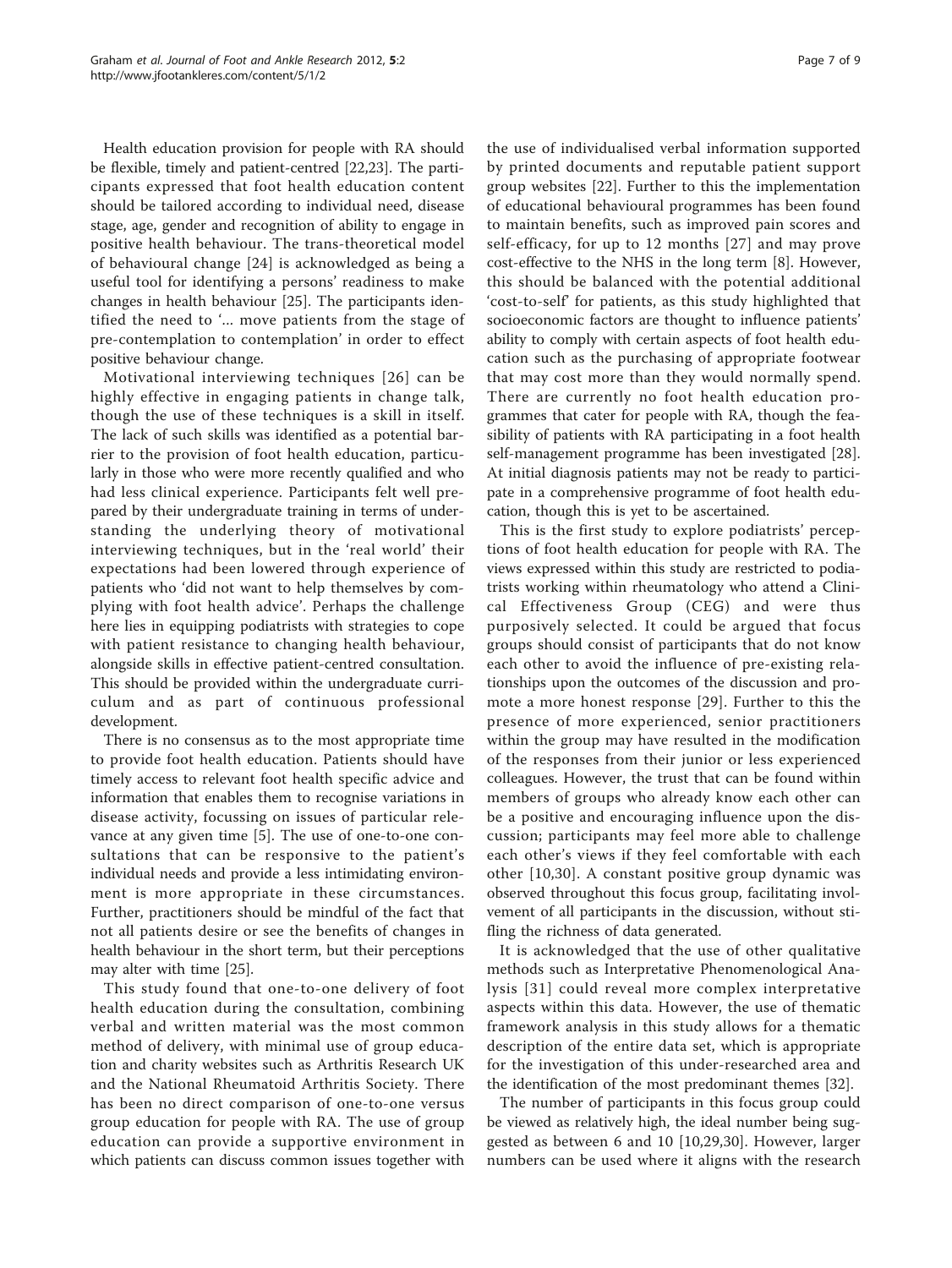<span id="page-7-0"></span>aims and the generation of concepts is required [[33\]](#page-8-0). A similar argument may be applied to the number of focus groups conducted. Only one focus group was conducted and additional focus groups may have added to the data. However, there is no consensus as to the ideal number of focus groups that should be conducted, with the literature suggesting a single group [[34](#page-8-0)] to over 50 groups [[30](#page-8-0)]. Therefore, a pragmatic approach was adopted that considered the purpose of the study, the financial cost, time available and perceived attainment of data saturation.

The participants were from the northwest region of England, which may mean that the results are not generalisable. However, they were from a range of services and duration of clinical experience and so are likely to be representative of UK podiatrists. Future research into podiatrists' opinions of foot health education should involve both male and female practitioners, those from a wider geographical area and those in private practice. Additionally, a wider perspective that investigates the perceptions of other allied health practitioners and consultant rheumatologists in relation to the provision of foot health education may be of potential importance. The patients' perspective on their experiences and educational needs requires investigation from a wide geographical perspective.

The ultimate aim of future research should be the development of a patient-centred and negotiated approach to foot health education, through which the individuals' needs and preferences are identified.

#### Conclusion

This study has identified aspects of patient education that this group of podiatrists found most influential in its delivery including; what they perceive the role of foot health education to be, the main content including general disease and foot health related information, appropriate strategies for self-management and the role of the podiatrist in managing the foot health of people with RA. The need for a tailored approach to delivery, according to the needs of the individual over the life span of the patient through identification of the patient's agenda, was highlighted as being influential in the development of an effective therapeutic relationship. Potential barriers to its delivery included a lack of patient-centred consultation skills, the financial status of the patient and the NHS trust and time constraints. From the podiatrists' perspective this identifies a need to develop foot health education that encompasses both the patients' needs and podiatrists' responsibilities. The ultimate aim of this would be to support self-efficacy and appropriate foot health behaviour, thereby improving the foot health for people with RA.

#### Acknowledgements

Many thanks to the Northwest Rheumatology Podiatry Clinical Effectiveness Group members for participating in the focus group and verifying the transcript.

#### Author details

<sup>1</sup> Centre for Health, Sport and Rehabilitation Research, University of Salford, Frederick Road, Salford, UK. <sup>2</sup> Directorate of Prosthetics, Orthotics and Podiatry, University of Salford, Frederick Road, Salford, UK.

#### Authors' contributions

AG conceived and executed the study design (with contributions from AW and AH), interpreted the findings with assistance from AW and drafted the manuscript with assistance from AW and AH. All authors read and approved the final manuscript.

#### Competing interests

The authors declare that they have no competing interests.

Received: 20 June 2011 Accepted: 10 January 2012 Published: 10 January 2012

#### References

- 1. Grondal L, Tengstrand B, Nordmark B, Wretenberg P, Stark A: [The foot: still](http://www.ncbi.nlm.nih.gov/pubmed/18484253?dopt=Abstract) [the most important reason for walking incapacity in rheumatoid](http://www.ncbi.nlm.nih.gov/pubmed/18484253?dopt=Abstract) [arthritis: distribution of symptomatic joints in 1,000 RA patients.](http://www.ncbi.nlm.nih.gov/pubmed/18484253?dopt=Abstract) Acta Orthop 2008, 79:257-61.
- 2. Otter S, Lucas K, Springett K, Moore A, Davies K, Cheek L, Young A, Walker-Bone K: [Foot pain in rheumatoid arthritis prevalence, risk factors and](http://www.ncbi.nlm.nih.gov/pubmed/19997766?dopt=Abstract) [management: an epidemiological study.](http://www.ncbi.nlm.nih.gov/pubmed/19997766?dopt=Abstract) Clin Rheumatol 2010, 29:255-71.
- 3. National Institute for Clinical Excellence (NICE): Rheumatoid arthritis: National clinical guideline for management and treatment in adults. [<http://www.nice.org.uk/nicemedia/pdf/CG79FullGuideline.pdf>].
- 4. Albano MG, Giraudet-Le Quintrec JS, Crozet C, d'Ivernois JF: [Characteristics](http://www.ncbi.nlm.nih.gov/pubmed/20381401?dopt=Abstract) [and development of therapeutic patient education in rheumatoid](http://www.ncbi.nlm.nih.gov/pubmed/20381401?dopt=Abstract) [arthritis: Analysis of the 2003-2008 literature.](http://www.ncbi.nlm.nih.gov/pubmed/20381401?dopt=Abstract) Joint Bone Spine 2010, 77:405-10.
- 5. Podiatric Rheumatic Care Association (PRCA): Standards of care for people with musculoskeletal foot health problems. 2008 [[http://www.prcassoc.](http://www.prcassoc.org.uk. Sept, 2009) [org.uk. Sept, 2009](http://www.prcassoc.org.uk. Sept, 2009)].
- 6. Williams AE, Davies S, Graham A, Dagg A, Longrigg K, Lyons C, Bowen C: [Guidelines for the Management of the Foot Health Problems Associated](http://www.ncbi.nlm.nih.gov/pubmed/21259413?dopt=Abstract) [with Rheumatoid Arthritis.](http://www.ncbi.nlm.nih.gov/pubmed/21259413?dopt=Abstract) Musculoskeletal Care 2011, 9:86-92.
- 7. Williams AE, Nester CJ, Ravey MI: [Rheumatoid arthritis patients](http://www.ncbi.nlm.nih.gov/pubmed/17976235?dopt=Abstract)' [experiences of wearing therapeutic footwear - A qualitative](http://www.ncbi.nlm.nih.gov/pubmed/17976235?dopt=Abstract) [investigation.](http://www.ncbi.nlm.nih.gov/pubmed/17976235?dopt=Abstract) BMC Musculoskelet Disord 2007, 8:104.
- 8. Waxman R, Woodburn H, Powell M, Woodburn J, Balckburn S, Helliwell P: [FOOTSTEP: A Randomized controlled trial investigating the clinical and](http://www.ncbi.nlm.nih.gov/pubmed/14615000?dopt=Abstract) [cost-effectiveness of a patient self-management programme for basic](http://www.ncbi.nlm.nih.gov/pubmed/14615000?dopt=Abstract) [foot care in the elderly.](http://www.ncbi.nlm.nih.gov/pubmed/14615000?dopt=Abstract) J Clin Epidemiol 2003, 56:1092-9.
- 9. Graham A, Hammond A, Williams AE: Therapeutic Foot Health Education for patients with Rheumatoid Arthritis - a Narrative Review. Musculoskeletal Care 2011, 9:141-151.
- 10. Denscombe M: The Good Research Guide: for small-scale social research projects. Third edition. McGraw Hill: Open University Press; 2007.
- 11. Morgan DL: Focus Groups. Annu Rev Sociol 1996, 22:129-52.
- 12. Attride Stirling J: Thematic Networks: an analytical tool for qualitative research. Qual Res 2001, 1:385-405.
- 13. McLafferty I: [Methodological Issues in Nursing Research: Focus Group](http://www.ncbi.nlm.nih.gov/pubmed/15369499?dopt=Abstract) [Interviews as a data collecting strategy.](http://www.ncbi.nlm.nih.gov/pubmed/15369499?dopt=Abstract) J Adv Nurs 2004, 48:187-194.
- 14. Barbour R: [Education and Debate; Checklist for improving rigour in](http://www.ncbi.nlm.nih.gov/pubmed/11337448?dopt=Abstract) [qualitative research: a case of the tail wagging the dog?](http://www.ncbi.nlm.nih.gov/pubmed/11337448?dopt=Abstract) BMJ 2001, 322:1115-7.
- 15. Mays M, Pope C: [Rigour and qualitative research.](http://www.ncbi.nlm.nih.gov/pubmed/7613363?dopt=Abstract) BMJ 1995, 311:109-112.
- 16. Stuart L, Wiles P: The role of patient education in preventing foot ulcers: the elusive pimpernel. Evidenced-Based Healthcare and Public Health 2005, 9:359-360.
- 17. Maradit-Kremers H, Nicola PJ, Crowson CS, Ballman KV, Gabriel SE: [Cardiovascular Death in Rheumatoid Arthritis - A Population Based](http://www.ncbi.nlm.nih.gov/pubmed/15751097?dopt=Abstract) [Study.](http://www.ncbi.nlm.nih.gov/pubmed/15751097?dopt=Abstract) Arthritis Rheum 2005, 52:722-732.